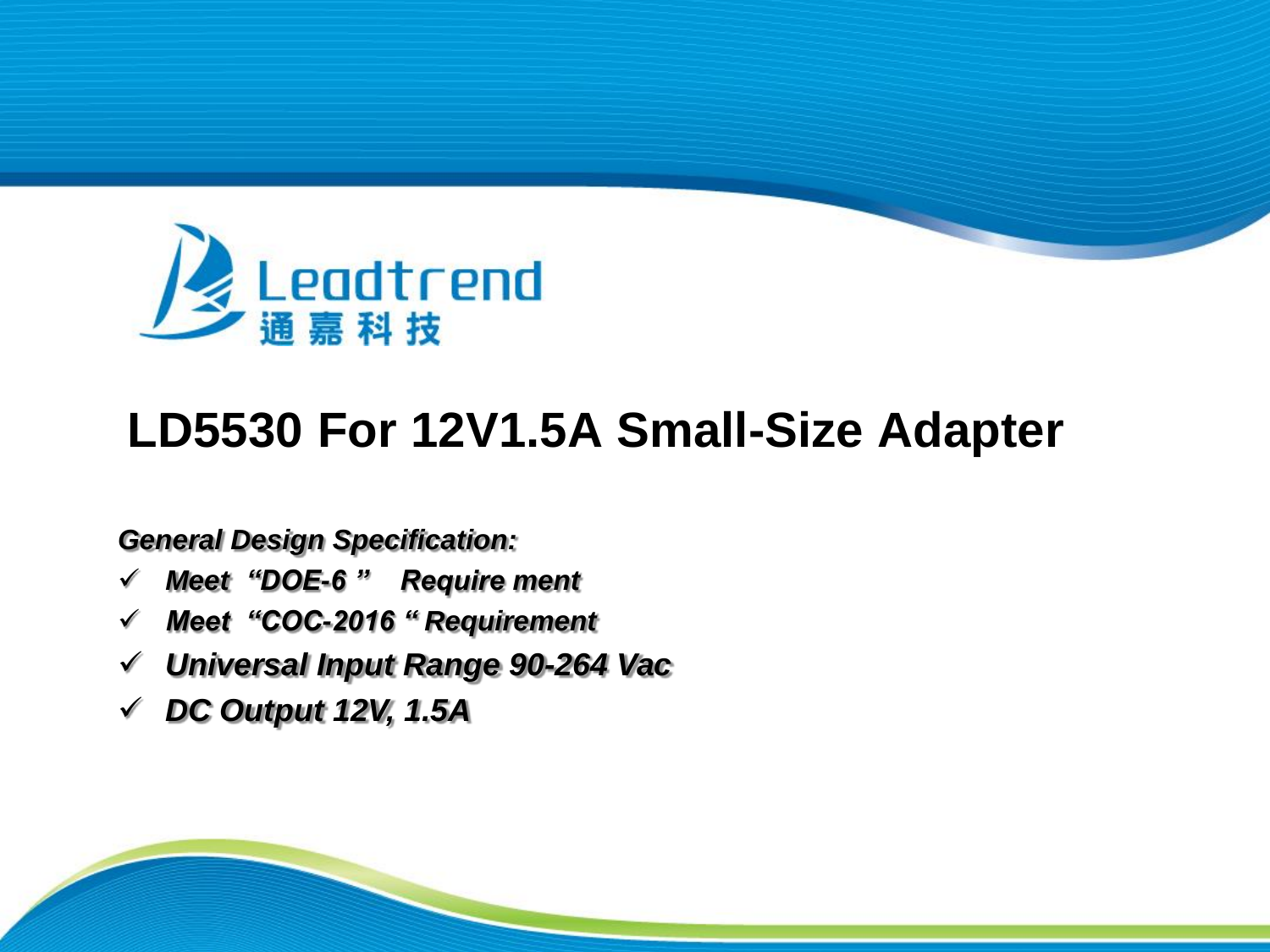

# **1.Specification**

| <b>Description</b>                | <b>Symbol</b>   | Min            | <b>Typ</b>                | <b>Max</b> | <b>Units</b>  | Comment                                                                   |  |
|-----------------------------------|-----------------|----------------|---------------------------|------------|---------------|---------------------------------------------------------------------------|--|
|                                   |                 |                |                           | Input      |               |                                                                           |  |
| Voltage                           | <b>VIN</b>      | 90             |                           | 264        | <b>VAC</b>    | 2 Wire                                                                    |  |
| Frequency                         | Fline           | 47             | 50/60                     | 63         | Hz            |                                                                           |  |
| No-load Input Power               |                 |                |                           | 75         | mW            | Test at 230Vac                                                            |  |
|                                   |                 |                |                           | Output     |               |                                                                           |  |
| <b>Output Voltage</b>             | Vout            | 11.40          | 12.00                     | 12.60      | V             | Measured at end of Output DC-Cable                                        |  |
| <b>Output Current</b>             | <b>IOUT</b>     | $\overline{0}$ |                           | 1.5        | A             |                                                                           |  |
| <b>Output Ripple</b><br>Voltage   | <b>VRIPPLE</b>  |                |                           | 120        | mVpp          | Measured at end of Output #22AWG<br>1.8m DC-Cable @IOUT=1.5A,<br>20MHz/BW |  |
| <b>Continuous Output</b><br>Power | <b>POUT</b>     |                | 18                        |            | W             |                                                                           |  |
|                                   |                 |                |                           | Protection |               |                                                                           |  |
| <b>OCP</b>                        | <b>IOUT_MAX</b> |                |                           | 2.5        | A             |                                                                           |  |
| <b>OVP</b>                        | Vout_max        |                |                           | 16         | $\vee$        | Open loop, R13 short                                                      |  |
| <b>Active Mode</b><br>Efficiency  | η               | 85.45          |                           |            | $\frac{0}{0}$ |                                                                           |  |
|                                   | Environmental   |                |                           |            |               |                                                                           |  |
| <b>Conducted EMI</b>              |                 |                | Meets CISPR22B / EN55022B |            |               | test with Secondary floating                                              |  |
| <b>Radiation EMI</b>              |                 |                |                           |            |               |                                                                           |  |
| Ambient Temperature               | <b>TAMB</b>     | $\mathbf 0$    |                           | 40         | $\mathrm{C}$  | Free convection, sea level                                                |  |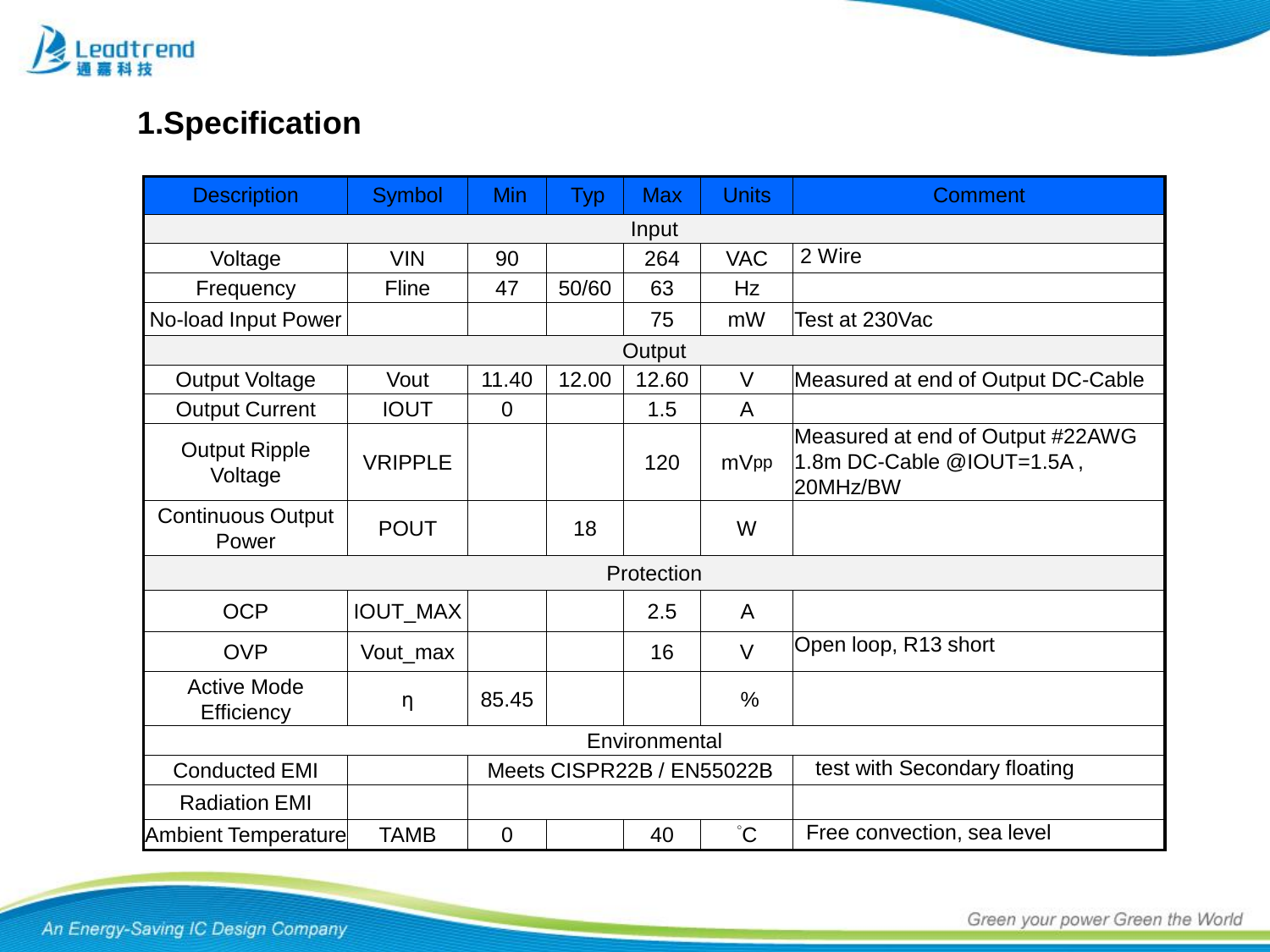

# **Design Check List**

| NO.            | <b>TEST ITEM</b>                       | SPEC.           | <b>Test Result</b> | <b>RESULT</b> |
|----------------|----------------------------------------|-----------------|--------------------|---------------|
| 1              | <b>Schematic</b>                       |                 |                    |               |
| $\overline{2}$ | <b>Bill of Material</b>                |                 |                    |               |
| $\mathbf{3}$   | <b>Transformer Design</b>              |                 |                    |               |
| 4              | <b>Transformer Design Bmax</b>         |                 |                    |               |
| 5              | <b>Efficiency Measurement</b>          | $>85.45\%$      | $>85.45\%$         | <b>PASS</b>   |
| 6              | <b>Output Ripple Voltage And Noise</b> | $<$ 120mV       | $\leq 70$ mV       | <b>PASS</b>   |
| $\overline{7}$ | <b>OVER CURRENT PROTECTION</b>         | < 2.5A          | 2.18A              | <b>PASS</b>   |
| 8              | <b>Turn On Delay Time</b>              | $<$ 3 sec       | 2.89S              | <b>PASS</b>   |
| 9              | <b>Power Component Stress Voltage</b>  | REF.P9          |                    | <b>PASS</b>   |
| 10             | <b>Output Over Voltage Protection</b>  | <18V            | <15.7V             | <b>PASS</b>   |
| 11             | <b>OUTPUT Capacitive load</b>          | REF.P9          |                    | <b>PASS</b>   |
| 12             | <b>Output Dynamic Response</b>         | $10.8V - 13.2V$ | $10.8V - 13.2V$    | <b>PASS</b>   |
| 13             | <b>Output Rise Time</b>                | $<$ 50 $ms$     | $<$ 16m $S$        | <b>PASS</b>   |
| 14             | <b>Hold up Time</b>                    | $\geq 10$ mS    | $\geq$ 20mS        | <b>PASS</b>   |
| 15             | <b>Power Component Temperature</b>     | REF.P12         |                    | <b>PASS</b>   |
| 16             | <b>EMI Test-Conduction</b>             | $<$ 6dB         | $<$ 6dB            | <b>PASS</b>   |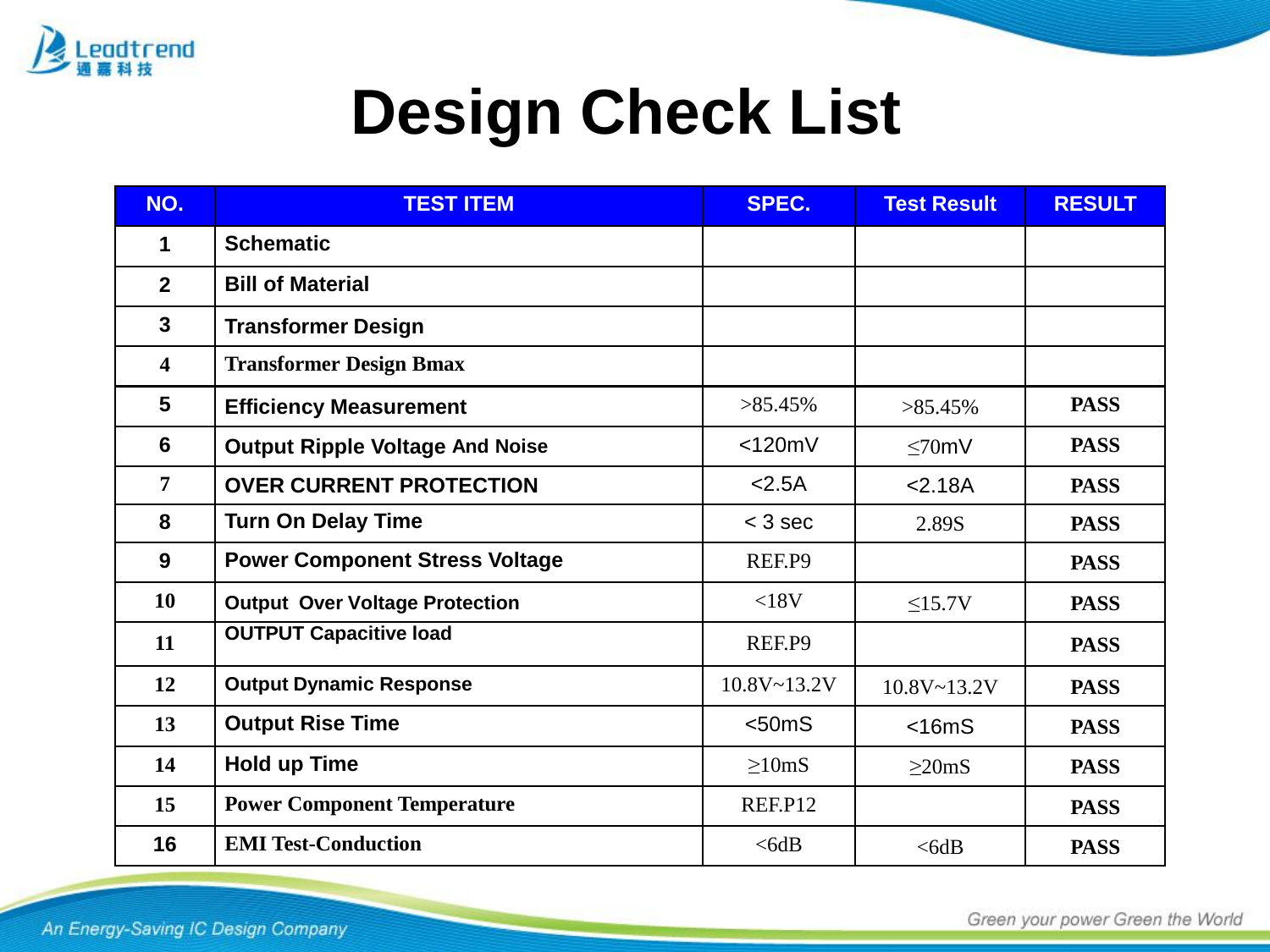

## **1.Schematic**







An Energy-Saving IC Design Company

Green your power Green the World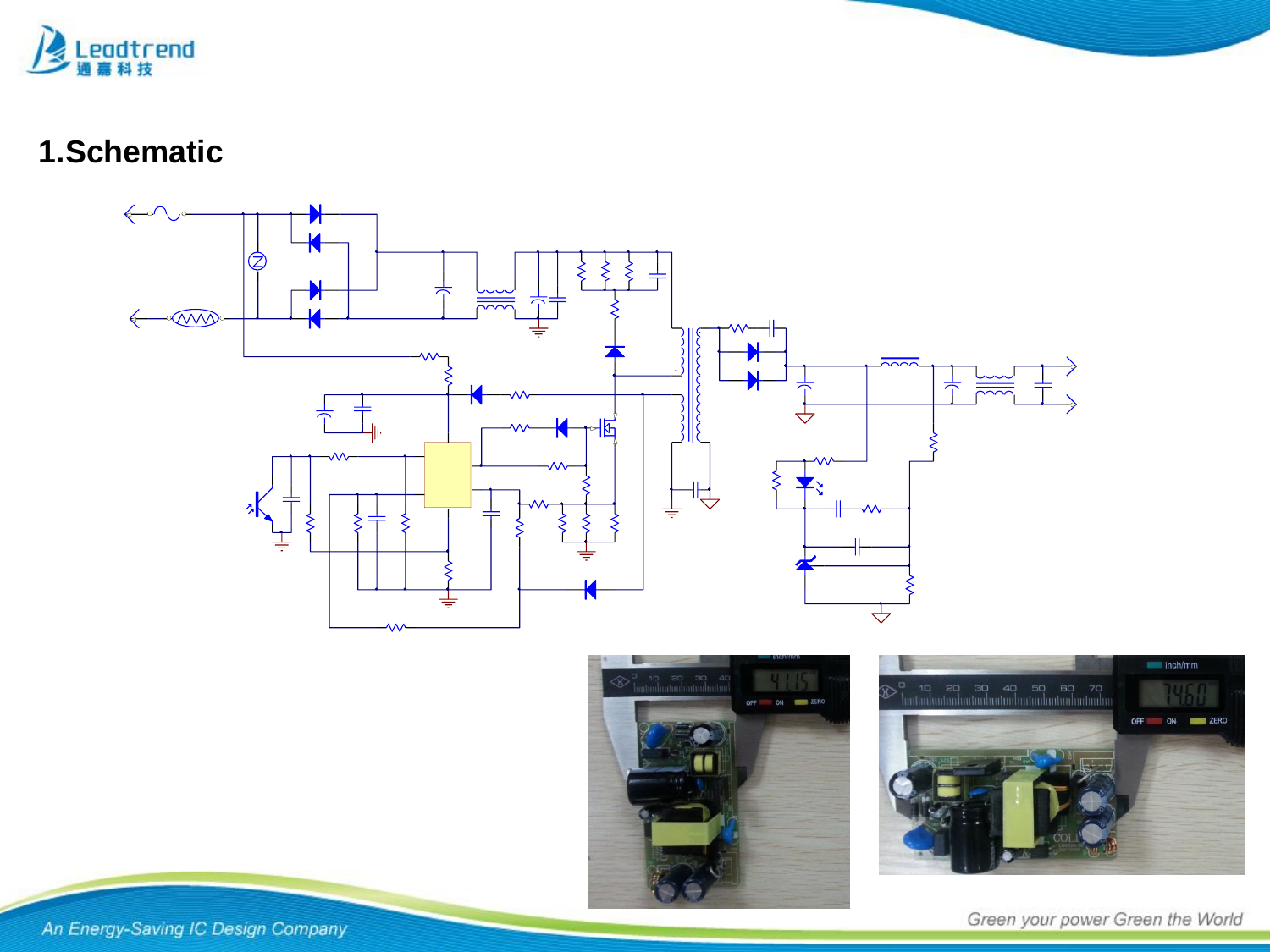

# **2. Bill of Material**

#### **2.2. BOM List**

| P/N            | <b>Component Value</b> | <b>Note</b> |
|----------------|------------------------|-------------|
| R <sub>1</sub> | 300kΩ, 1206            |             |
| R <sub>2</sub> | 300kΩ, 1206            |             |
| R <sub>3</sub> | 200Ω, 1206             |             |
| R <sub>4</sub> | $51\Omega., 1206$      |             |
| R <sub>5</sub> | 750kΩ, 1206            |             |
| R <sub>6</sub> | 620kΩ, 1206            |             |
| R7             | $0\Omega$ , 1206       |             |
| R <sub>8</sub> | 13kΩ, 0805             |             |
| R <sub>9</sub> | 200Ω, 0805             |             |
| <b>R11</b>     | 10kΩ, 0805             |             |
| <b>R12</b>     | $47\Omega$ , 0805      |             |
| <b>R13</b>     | $3.6k\Omega$ , 0805    |             |
| R16            | $1.3K\Omega$ , 0805    |             |
| <b>R17</b>     | $1k\Omega$ , 0805      |             |
| <b>R18</b>     | $2.4\Omega$ , 1206     |             |
| <b>R19</b>     | $2.4\Omega$ , 1206     |             |
| <b>R20</b>     | 130kΩ,0805             |             |
| <b>R21</b>     | 3.3kΩ,0805             |             |
| <b>R23</b>     | <b>NC</b>              |             |
| C <sub>1</sub> | 1nF, 1kV               |             |
| C <sub>2</sub> | 1nF, 1kV 1206          |             |
| C <sub>3</sub> | 470pF,500V<br>1206     |             |

| P/N             | <b>Component Value</b> | <b>Note</b> |
|-----------------|------------------------|-------------|
| C4              | 0.1uF,50V 0805         |             |
| C <sub>5</sub>  | 4.7uF,50V              |             |
| C <sub>6</sub>  | 1uF,50V 0805           |             |
| C <sub>7</sub>  | 1nF,50V 0805           |             |
| C8              | 22pF,50V 0805          |             |
| C <sub>9</sub>  | 100nF,50V 0805         |             |
| CE <sub>1</sub> | 10uF,400V              |             |
| CE <sub>2</sub> | 33uF,400V              |             |
| CE <sub>3</sub> | 1000uF16V              |             |
| CE4             | 1000uF16V              |             |
| IC <sub>1</sub> | LD5530                 |             |
| IC <sub>2</sub> | <b>PC817C</b>          |             |
| <b>R15</b>      | <b>NC</b>              |             |
| Q <sub>1</sub>  | MDF4N65, TO-220F       |             |
| CY <sub>1</sub> | 1000pF,400V            |             |
| T <sub>1</sub>  | EE22加宽,3500uH          |             |
| D <sub>1</sub>  | RS1M, SMA              |             |
| D <sub>3</sub>  | FR107 SOD-123          |             |
| D <sub>4</sub>  | FR107 SOD-123          |             |
| D <sub>6</sub>  | PTS5V100 DO-201AD      |             |
| IC4             | 431 SOT-23             |             |
| DB <sub>1</sub> | FR107 DO-41            |             |
| DB <sub>2</sub> | FR107,DO-41            |             |
| DB <sub>3</sub> | FR107 DO-41            |             |
| DB4             | FR107,DO-41            |             |
| LF <sub>1</sub> | EE10.3 20mH            |             |
| LF <sub>2</sub> | 9*5*3 7Ts              |             |
| F <sub>1</sub>  | 2.5A250V               |             |
| RT <sub>1</sub> | OΩ                     |             |

An Energy-Saving IC Design Company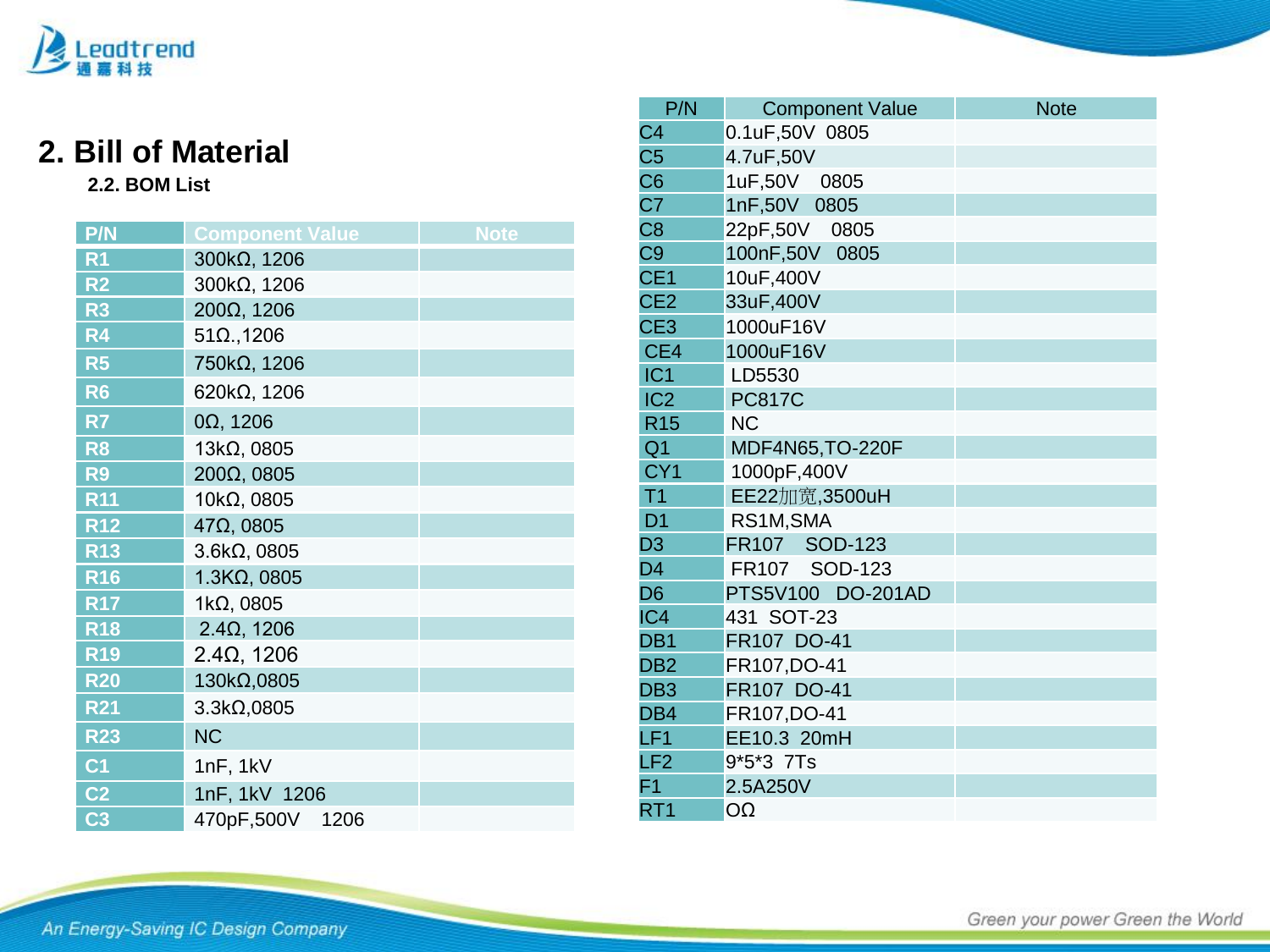# dtrend

# **3. Transformer Design**

Test Condition: DC out line: AWG 22 1.8m; Schottky:PTS5V100; Transformer:EE22加宽,Ae=49.5mm; MOS:MDF4N65 ;



| <b>Winding</b> | Pin No.                       |        | <b>Winding types</b>       | Number turns |                   | <b>Remarks</b> |
|----------------|-------------------------------|--------|----------------------------|--------------|-------------------|----------------|
| order          | <b>Start</b>                  | Finish |                            | Winding      | <b>MYLAR</b> tape |                |
| <b>N1</b>      |                               | 2      | 0.3mm $\phi$ x 1           | 74           |                   | NA             |
| E1             | 5                             |        | 0.1mm $\emptyset \times 1$ | 60           |                   | <b>NA</b>      |
| N <sub>2</sub> | 6                             |        | TIW 0.4mm $\phi \times 2$  | 13           |                   | <b>NA</b>      |
| <b>N3</b>      | 2                             | 3      | 0.3mm $\phi$ x 1           | 40           |                   | <b>NA</b>      |
| <b>N4</b>      |                               | 5      | 0.1mm $\phi \times 2$      | 15           |                   | <b>NA</b>      |
|                | Pin 1-3 3500 $\mu$ H $\pm$ 5% |        |                            |              |                   |                |

#### **4.Transformer Design Bmax**

|              | +12Vout(V)/1.5A | +12Vout(V)/2.03A |
|--------------|-----------------|------------------|
| <b>Input</b> | <b>B</b> max    | <b>B</b> max     |
| 90Vac /60Hz  | 3307Guass       | 3491Gauss        |

 $\triangle$ B=(Ip\*Lp)/(Np\*Ae)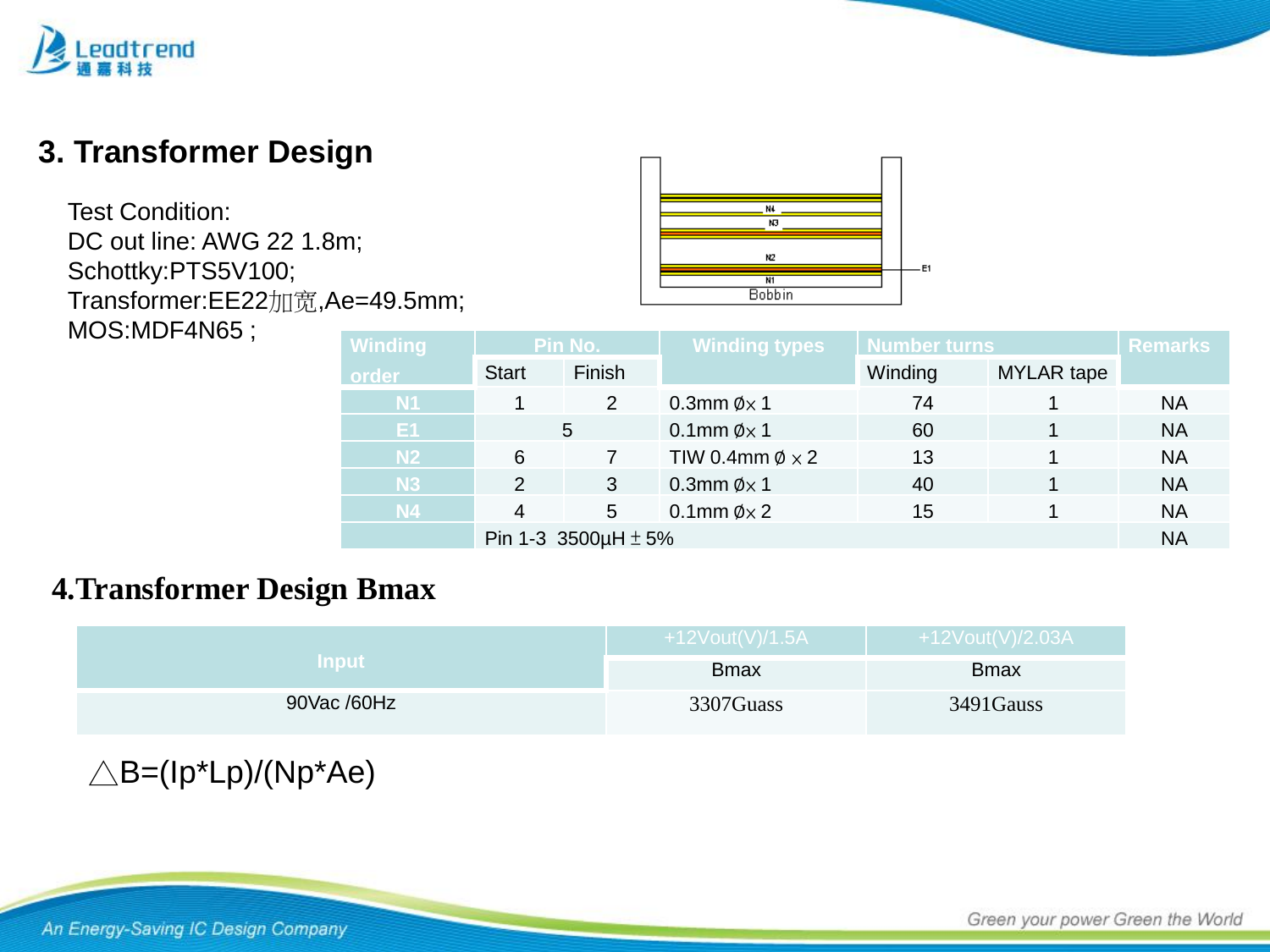

# **5. Efficiency Measurement**

|                     | Minimum Four Point Average Efficiency in |                                          | Minimum Efficiency in Active Mode at 10 % |                                          |  |
|---------------------|------------------------------------------|------------------------------------------|-------------------------------------------|------------------------------------------|--|
| <b>Rated Output</b> |                                          | <b>Active Mode</b>                       | load of full rated output current         |                                          |  |
| Power $(P_{no})$    | Tier 1                                   | Tier 2                                   | Tier 1                                    | Tier 2                                   |  |
| 0.3 < W < 1         | $\geq 0.500 * P_{\text{no}} + 0.146$     | $\geq$ 0.500 $*$ P <sub>no</sub> + 0.169 | $\geq 0.500 * P_{no} + 0.046$             | $\geq$ 0.500 $*$ P <sub>no</sub> + 0.060 |  |
| 1 < W < 49          | $\geq 0.0626*ln(P_{no})+0.646$           | $\geq 0.071*ln(P_{no})$                  | $\geq 0.0626*\ln(P_{\text{no}})+0.546$    | $\geq 0.071*ln(P_{no})$                  |  |
|                     |                                          | $-0.00115 * P_{no} + 0.670$              |                                           | $-0.00115 * Pno + 0.570$                 |  |
| 49 < W < 250        | $\geq 0.890$                             | $\geq 0.890$                             | $\geq 0.790$                              | > 0.790                                  |  |

|                                                             | <b>Specification</b> |                |                |                        | <b>Result</b>     |                        |                   |
|-------------------------------------------------------------|----------------------|----------------|----------------|------------------------|-------------------|------------------------|-------------------|
| COC V5 Tier2 spec:平均效率85.45%;10%效率75.45%,<br>待机0.075W;      |                      |                |                |                        | <b>PASS</b>       |                        |                   |
| Note: Measure $P_0$ , $V_0$ , $I_0$ with DC 1.8M 22AWG Line |                      |                |                |                        |                   |                        |                   |
| <b>AC</b><br><b>Input</b>                                   | $P_{in}$<br>(W)      | $P_{o}$<br>(W) | $V_{o}$<br>(V) | $\overline{10}$<br>(A) | <b>Efficiency</b> | <b>Average</b><br>Eff. | No<br>Load<br>(W) |
|                                                             | 21.05                | 18             | 12             | 1.5                    | 85.51%            |                        |                   |
|                                                             | 15.69                | 13.59          | 12.08          | 1.125                  | 86.62%            |                        |                   |
| <b>115 Vac</b><br>60 Hz                                     | 10.49                | 9.12           | 12.16          | 0.75                   | 86.94%            | 86.62%                 | 0.023             |
|                                                             | 5.25                 | 4.59           | 12.24          | 0.375                  | 87.43%            |                        |                   |
|                                                             | 2.17                 | 1.84           | 12.28          | 0.15                   | 84.88%            | 10% Efficiency         |                   |
|                                                             | 20.94                | 18             | 12             | 1.5                    | 85.96%            |                        |                   |
|                                                             | 15.56                | 13.59          | 12.08          | 1.125                  | 87.34%            | 86.71%                 | 0.041             |
| <b>230 Vac</b>                                              | 10.51                | 9.12           | 12.16          | 0.75                   | 86.77%            |                        |                   |
| <b>50 Hz</b>                                                | 5.29                 | 4.59           | 12.24          | 0.375                  | 86.77%            |                        |                   |
|                                                             | 2.23                 | 1.84           | 12.28          | 0.15                   | 82.60%            | 10% Efficiency         |                   |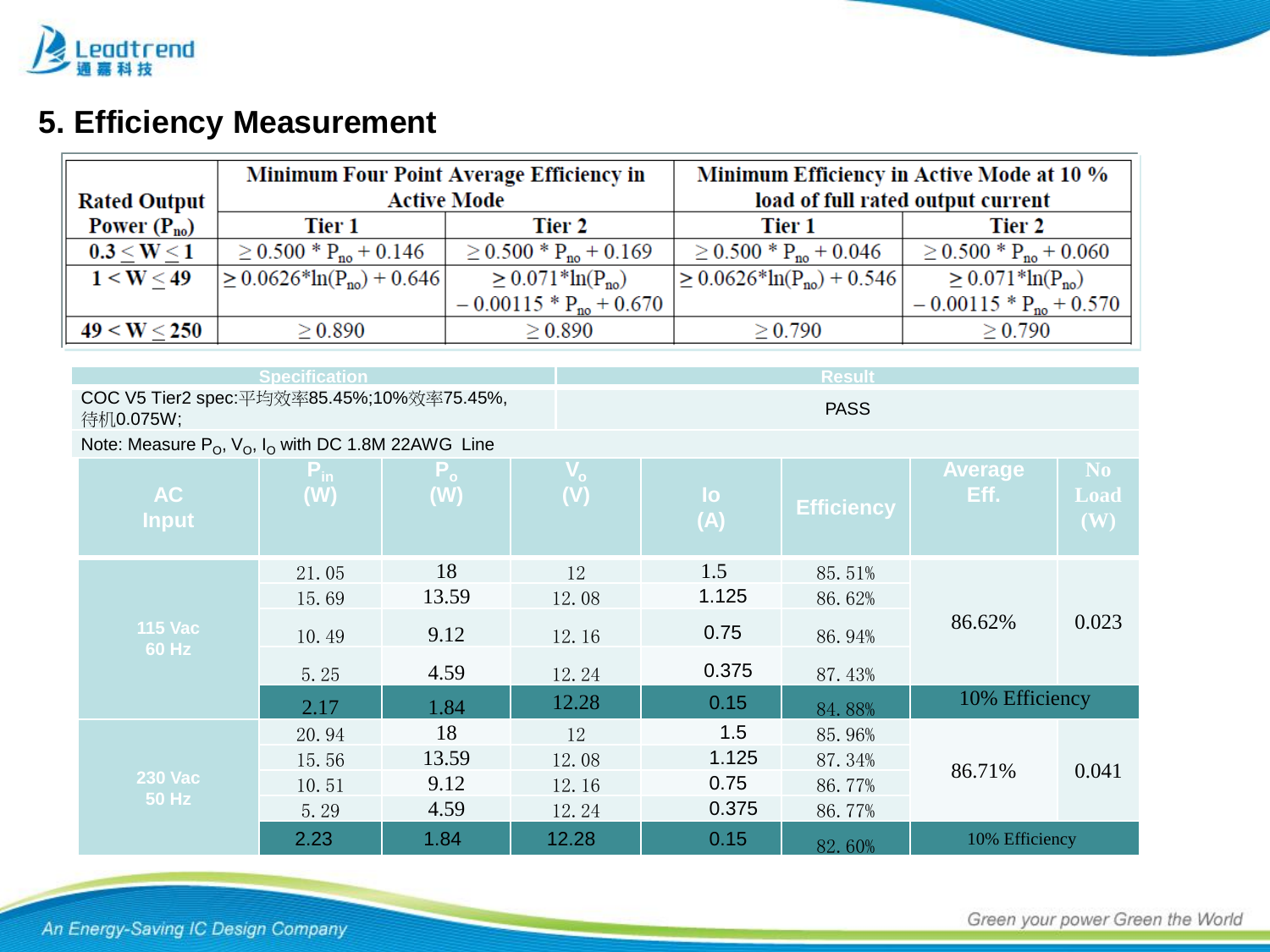

## **6. Output Ripple Voltage And Noise**

| Input        | <b>Ripple voltage and noise</b> |
|--------------|---------------------------------|
| 90Vac /60Hz  | 70 <sub>m</sub> V               |
| 115Vac/ 60Hz | 66mV                            |
| 230Vac/50Hz  | 64mV                            |
| 264Vac/ 50Hz | 68mV                            |

#### **7. OVER CURRENT PROTECTION**

| <b>Input</b> | lo(Max) |
|--------------|---------|
| 90Vac /60Hz  | 2.03A   |
| 115Vac/ 60Hz | 2.18A   |
| 230Vac/ 50Hz | 2.18A   |
| 264Vac/ 50Hz | 2.18A   |

#### **8. Turn On Delay Time**

| <b>Input</b> | Turn on delay |
|--------------|---------------|
| 90Vac /60Hz  | 2,89S         |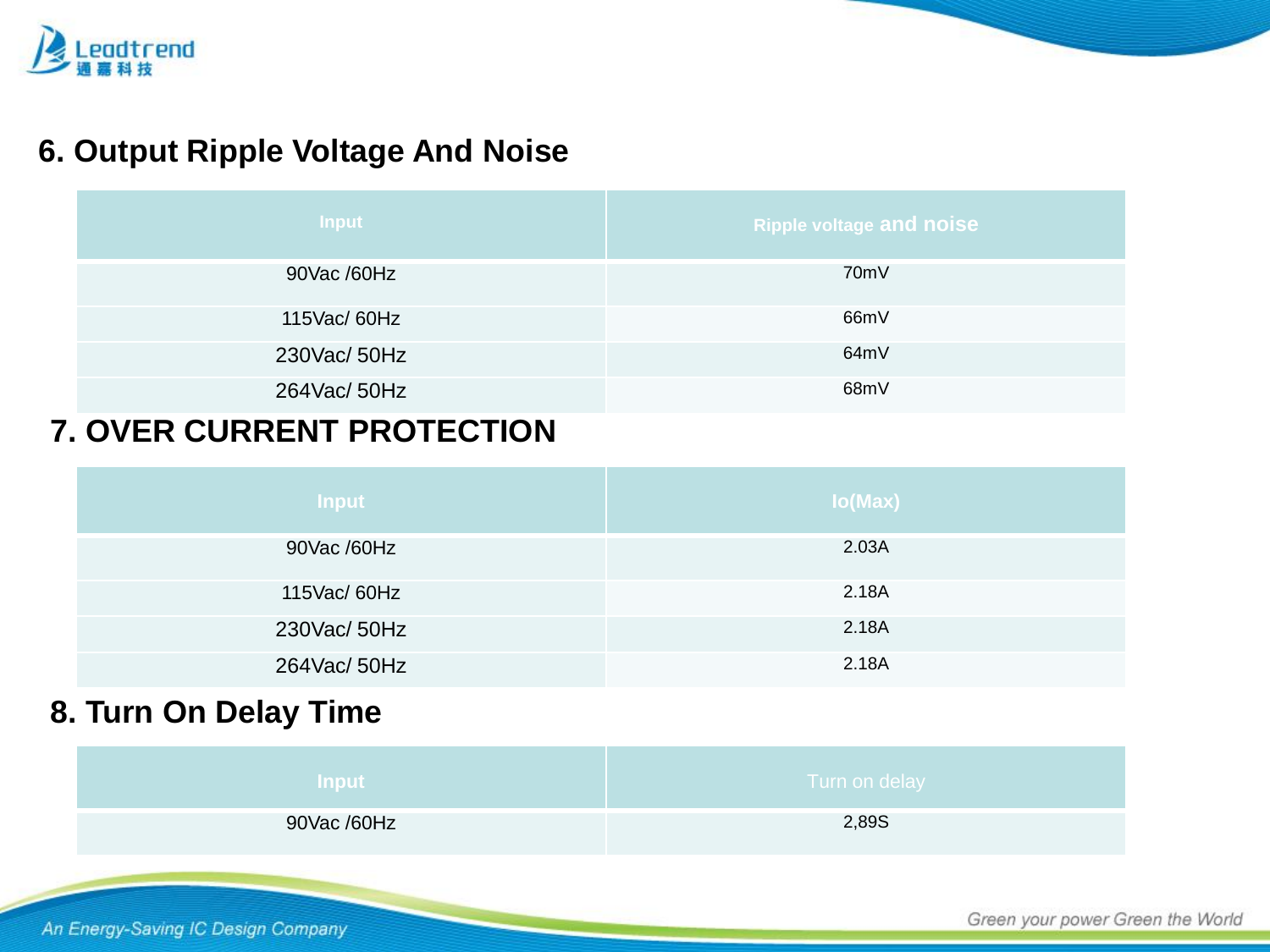

#### **9. Power Component Stress Voltage**

|                |                 | Work normal | Output short | <b>OCP</b>      | <b>RESULT</b> |
|----------------|-----------------|-------------|--------------|-----------------|---------------|
| Input          | <b>Location</b> | Measurement | Measurement  | Measurem<br>ent |               |
| 264 Vac/ 50 Hz | Q1              | 564V        | 556V         | 578V            | <b>PASS</b>   |
|                | D6              | 70V         | 57.2V        | 70V             | <b>PASS</b>   |

# **10.Output Over Voltage Protection**

| <b>Input</b> | Second-side      | <b>Second-side</b>  |
|--------------|------------------|---------------------|
|              | +12 $Vout(V)/0A$ | +12 $V$ out(V)/1.5A |
| 90Vac /60Hz  | 15.7V            | 15.3V               |
| 264Vac/ 50Hz | 15.4V            | 15.3V               |

# **11.OUTPUT Capacitive load**

| <b>Input</b> | <b>Capacitive load</b> | <b>RESULT</b> |
|--------------|------------------------|---------------|
| 90Vac /60Hz  | 2200uF                 | <b>PASS</b>   |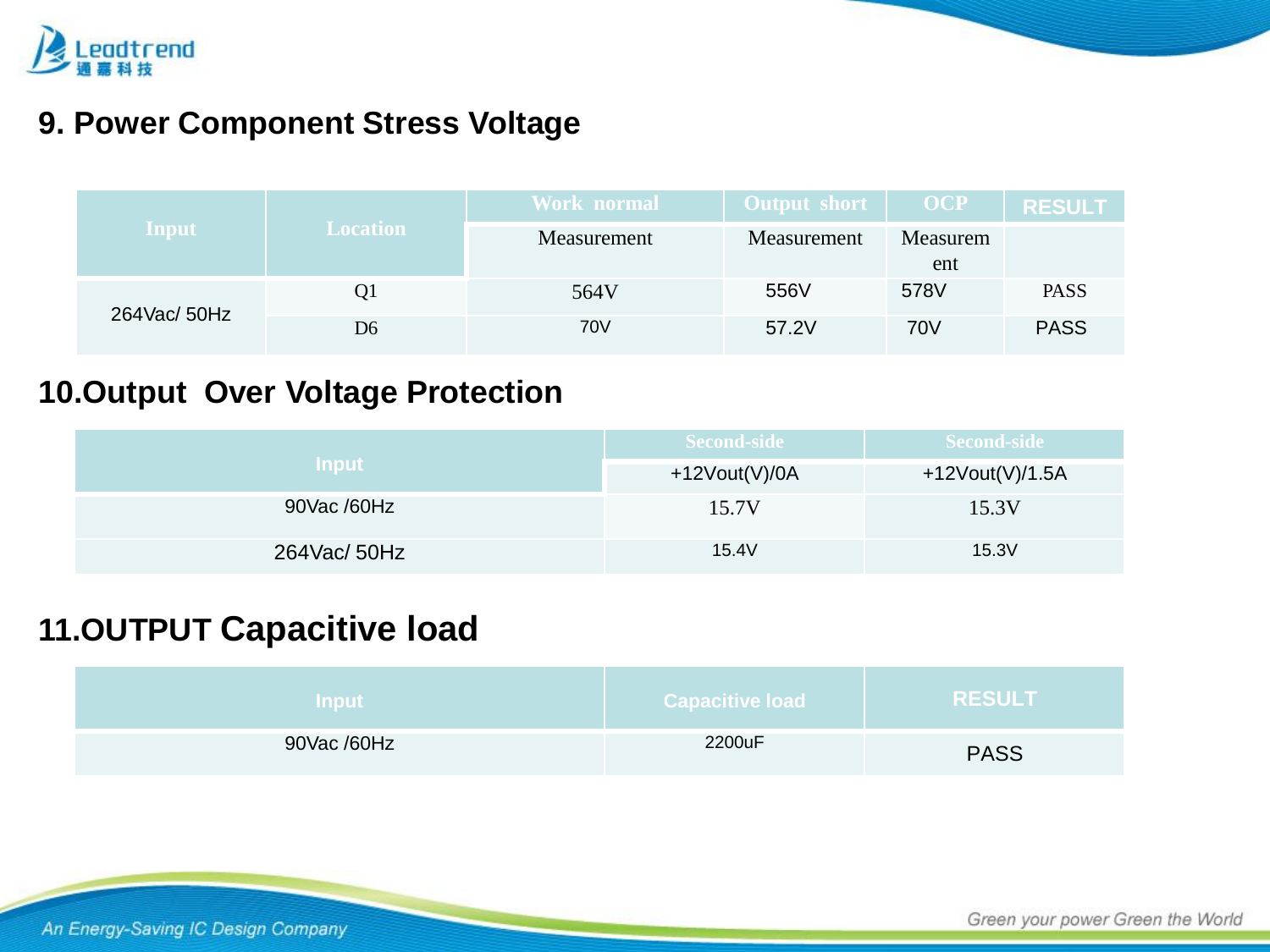

# **12. Dynamic Load Response**

- **Test Condition:**
- **Output:** 10-90%, T1=T2=10ms, Slew Rate: 0.25A/us
- **Ambient Temperature:** 25℃

| Input          | <b>Output Dynamic</b>     | Reading     |             |  |
|----------------|---------------------------|-------------|-------------|--|
|                |                           | VH(mv)      | $V_{L(mv)}$ |  |
| 90Vac/60Hz     | $0.15 \rightarrow 1.35$ A | 204         | $-220$      |  |
| $115$ Vac/60Hz | $0.15 \rightarrow 1.35A$  | 204         | $-228$      |  |
| $230$ Vac/50Hz | $0.15 \rightarrow 1.35A$  | 188         | $-236$      |  |
| 264Vac/50Hz    | $0.15 \rightarrow 1.35A$  | 188         | -244        |  |
| <b>SPEC</b>    | ±1.2V                     |             |             |  |
| Result         |                           | <b>PASS</b> |             |  |





An Energy-Saving IC Design Company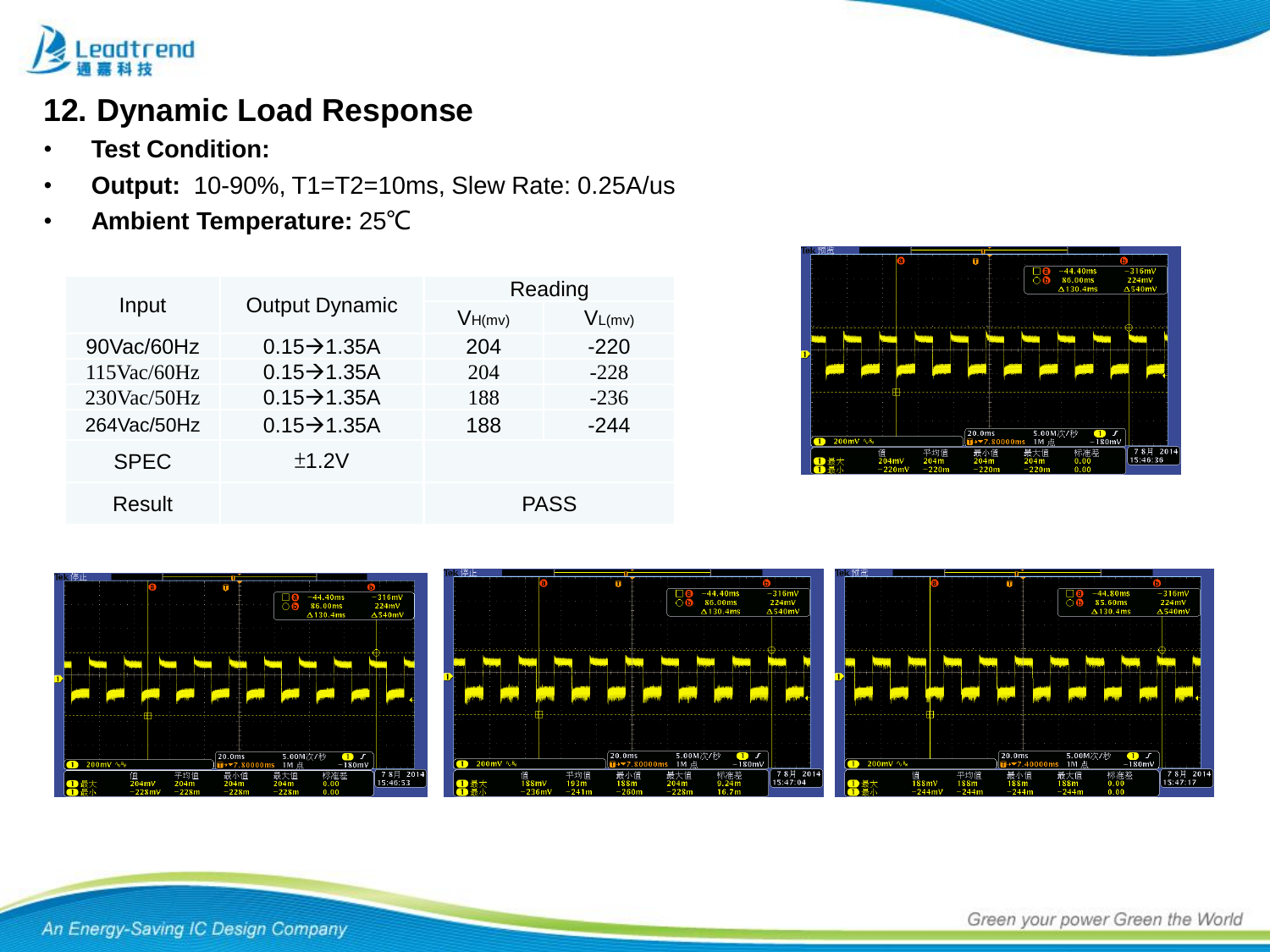

# **13. Output Rise Time**

| <b>INPUT</b>   | Load | <b>SPEC.</b> | <b>MEASURED</b> (ms) | <b>RESULT</b> |
|----------------|------|--------------|----------------------|---------------|
| 90Vac/60Hz     | 1.5A | $<$ 50 $ms$  | 24                   | <b>PASS</b>   |
| $115$ Vac/60Hz | 1.5A | $<$ 50 $ms$  | 18                   | <b>PASS</b>   |
| $230$ Vac/50Hz | 1.5A | $<$ 50 $ms$  | 16                   | <b>PASS</b>   |
| 264Vac/50Hz    | 1.5A | $<$ 50 $ms$  | 16                   | <b>PASS</b>   |

## **14. Hold up Time**

| <b>INPUT</b>   | Load | SPEC.        | <b>MEASURED</b> (ms) | <b>RESULT</b> |
|----------------|------|--------------|----------------------|---------------|
| $115$ Vac/60Hz | 1.5A | $\geq 10$ mS | 20                   | <b>PASS</b>   |
| $230$ Vac/50Hz | 1.5A | $\geq 10$ mS | າາ                   | <b>PASS</b>   |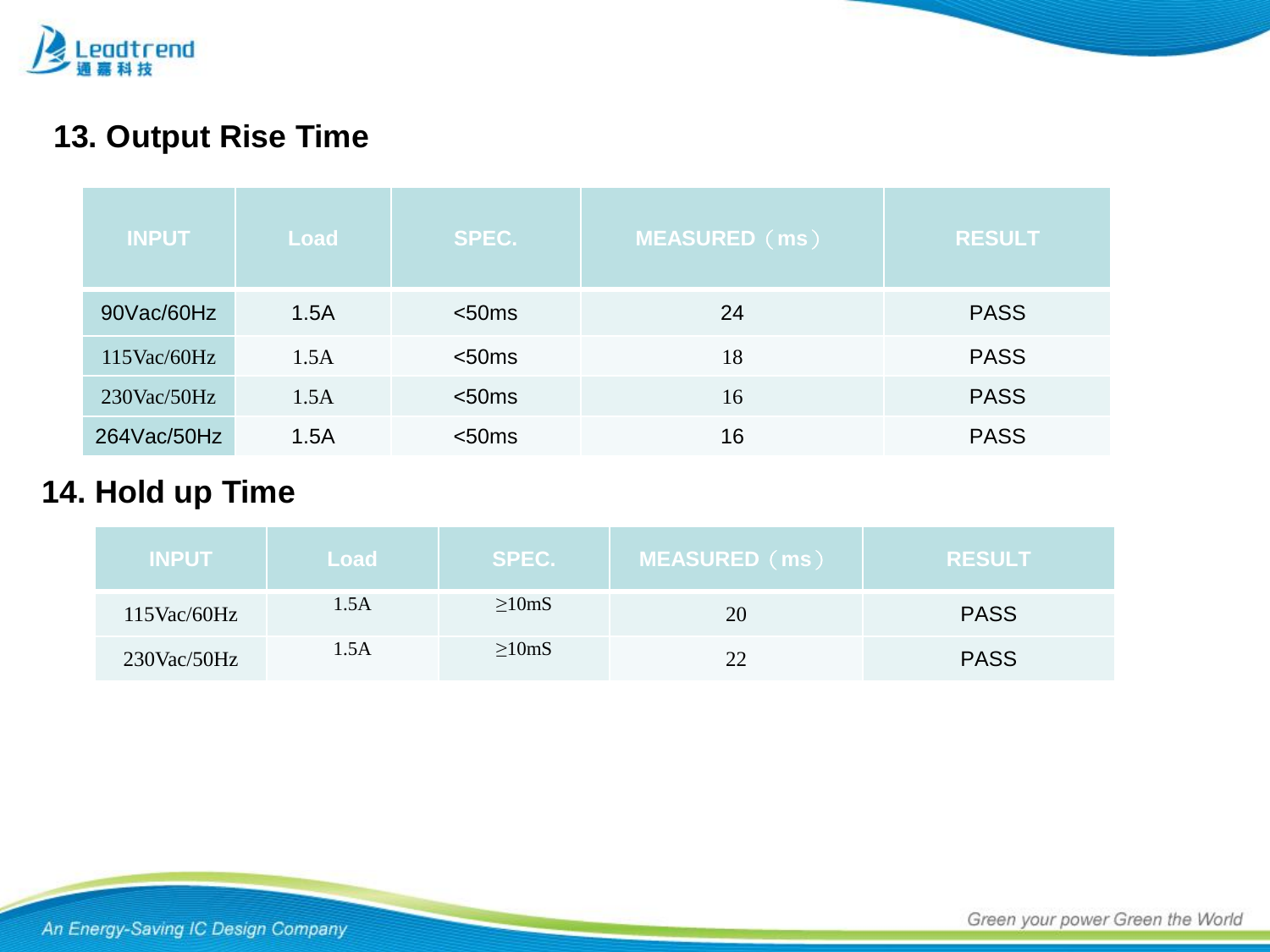

# **15. Power Component thermal**

|                            | $Io=1.5A$      |                 |                 |                 |
|----------------------------|----------------|-----------------|-----------------|-----------------|
| <b>Location</b>            | Vin=90Vac/60Hz |                 | Vin=264Vac/50Hz |                 |
|                            | $T(^{\circ}C)$ | $Tr(^{\circ}C)$ | $T(^{\circ}C)$  | $Tr(^{\circ}C)$ |
| CE1                        | 58             | 31              | 58              | 31              |
| CE <sub>2</sub>            | 56             | 41              | 62              | 35              |
| LF1                        | 72             | 45              | 65              | 38              |
| Q <sub>1</sub>             | 62             | 35              | 60              | 33              |
| T1 wire                    | 68             | 41              | 64              | 37              |
| T1 core                    | 72             | 45              | 70              | 43              |
| CE4                        | 62             | 35              | 67              | 35              |
| CE3                        | 57             | 30              | 59              | 32              |
| DB1                        | 64             | 37              | 48              | 21              |
| <b>Ambient Temperature</b> | 27             |                 | 27              |                 |

An Energy-Saving IC Design Company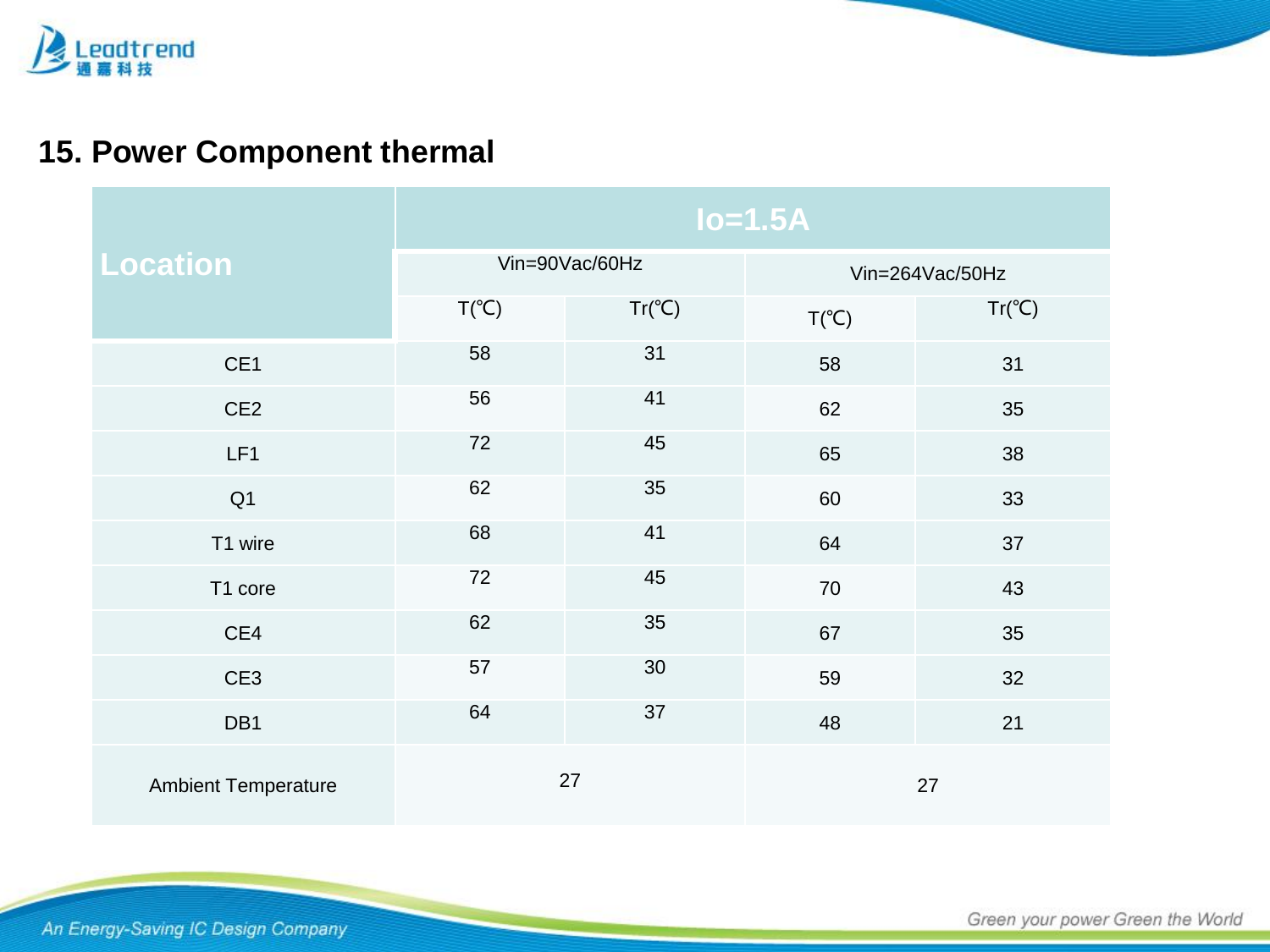

#### **16. Conducted EMI**

#### Test Condition: AC INPUT:230V/50Hz OUTPUT:full load